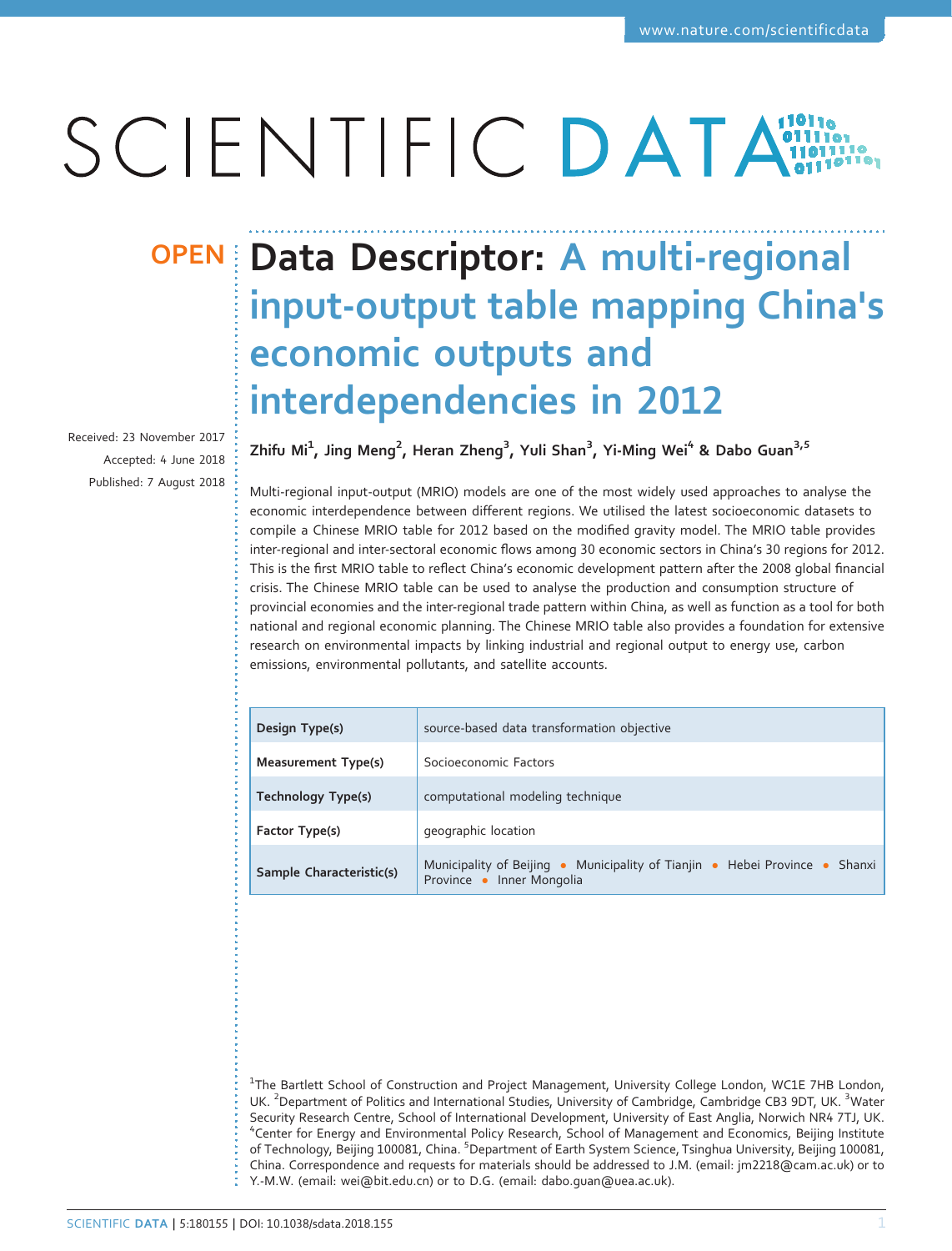#### Background & Summary

Although China is usually viewed as a homogenous entity in socioeconomic analysis, it is a vast country with great variations in economic development patterns, resource endowments, population density, and lifestyle. For example, the per capita gross domestic production (GDP) in Beijing, the capital of China, was more than four times the value for Gansu, a poor province in western China. China has entered a new phase of economic development since the 2008 global financial crisis – a "new normal" – in which its economic development model has changed greatly. The domestic trade patterns among different provinces might have changed because the economy is growing faster in western China than in eastern China.

Multi-regional input-output (MRIO) models are one of the most widely used approaches to analyse the economic interdependence between different regions. Because of data availability, most of the available MRIO models demonstrate inter-country economic relationships, such as the Global Trade Analysis Project (GTAP)<sup>[1](#page-10-0)</sup>, World Input-Output Database (WIOD)<sup>[2](#page-10-0)</sup>, Organisation for Economic Co-operation and Development Inter-Country Input-Output (OECD-ICIO)<sup>[3](#page-10-0)</sup>, and EORA MRIO<sup>[4](#page-10-0)</sup>. Some researchers have compiled Chinese MRIO tables based on provincial input-output tables. Zhang and Qi integrated China into eight regions and compiled MRIO tables for these eight regions for 2002 and 2007 (ref. [5\)](#page-10-0). Liu et al. compiled MRIO table for China's 30 provinces and 30 economic sectors for 2007 (ref. [6](#page-10-0)) and 2010<sup>7</sup>. The 20[07](#page-10-0) MRIO table has been used to analyse energy use<sup>[8](#page-10-0),[9](#page-10-0)</sup>, carbon emissions<sup>10</sup>, air pollutants<sup>[11](#page-10-0)</sup> and water consumption<sup>[12](#page-10-0),[13](#page-10-0)</sup> embodied in trade among China's 30 provinces. The 2010 MRIO table is the latest available version and was compiled based on the 2007 MRIO table and provincial extended input-output tables for 2010. Since only 17 Chinese provinces provide extended input-output tables for 2010, the extended input-output tables of the remaining 13 regions were compiled based on their 2007 bench-mark tables<sup>14</sup>. Therefore, the 2010 MRIO table is not as accurate as the 2007 MRIO table and cannot fully reflect the changes in China's economic structure after the 2008 global financial crisis. The Chinese government released surveyed input-output tables at the provincial level for 2012. Based on these provincial input-output tables, we compiled the Chinese MRIO table for 2012 for 30 regions (excluding Hong Kong, Macao, Taiwan, and Tibet).

In the 2012 MRIO table, there are 30 economic sectors in each region. Final use is divided into five categories, including rural household consumption, urban household consumption, government consumption, fixed capital formation, and changes in inventories ([Table 1](#page-2-0)). Value added is divided into four categories, including compensation of employees, net taxes on production, depreciation of fixed capital, and operating surplus ([Table 2](#page-3-0)). Exports from each region are divided into international and domestic exports, and imports to each region are divided into international and domestic imports ([Table 3](#page-4-0)).

The Chinese MRIO table can be used to analyse provincial economies within China, as a tool for both national and regional economic planning. The table demonstrates the trade pattern among different sectors and different regions. [Figure 1](#page-5-0) demonstrates the inter-sector dependence of 30 economic sectors in China. The Chinese MRIO table can also be used to assess the economic impacts of events along supply chains and can identify economically related industry clusters. The Chinese MRIO table for 2012 can be used to estimate the changes in China's economic development patterns by integrating the available MRIO tables for 2007 and 2010.

In addition, the Chinese MRIO table can be used to perform environmentally extended input-output analysis (EEIOA) by adding additional columns, such as energy use, carbon emissions, water consumption, and air pollutants<sup>[15,16](#page-10-0)</sup>. For example, the data on energy inputs to each sector and each region can be applied to assess the carbon emissions embodied in the trade among 30 sectors and 30 regions. The data on China's air pollutants can be obtained from the Multi-resolution Emission Inventory for China (MEIC)<sup>17</sup>. Further, the data on China's energy consumption and carbon emissions at national and provincial levels can be downloaded freely from the China Emission Accounts and Datasets (CEADs, [www.ceads.net\)](www.ceads.net) and are also presented in our previous paper published in Scientific Data<sup>18</sup>.

#### Methods

We compiled an MRIO database for China's 26 provinces and 4 cities; Hong Kong, Macao, Taiwan, and Tibet were excluded due to data unavailability. The Chinese MRIO table was compiled based on the input-output tables (IOTs) for 30 Chinese provinces that are published by the National Statistics Bureau. The IOTs demonstrate the economic linkages among 42 economic sectors at the provincial level. All provincial IOTs were aggregated into 30 sectors (see [Table 4](#page-6-0) for the concordance of sectors) because there are 30 sectors in the Chinese MRIO tables for both 2007 and 2010. We aim to build a time-series MRIO table database for China. It must be stated that the aggregation of sectors might result in bias in the input-output analysis. For example, Su and Ang<sup>[19](#page-10-0)</sup> indicated that sector aggregation affected the results of  $CO<sub>2</sub>$ emissions embodied in trade in the environmental input–output analysis framework. In addition, Lenzen<sup>[20](#page-11-0)</sup> showed that both aggregation and disaggregation resulted in bias in the input-output analysis of environmental issues.

#### Transfer provincial competitive IOTs into non-competitive IOTs.

IOTs can be divided into two categories according to the ways in which imports are treated, i.e., competitive and non-competitive IOTs. In competitive IOTs, imports are aggregated into a single column vector in the final use, and there is no distinction between imported input and domestically produced input. In non-competitive IOTs, the intermediate input is divided into domestic intermediate input and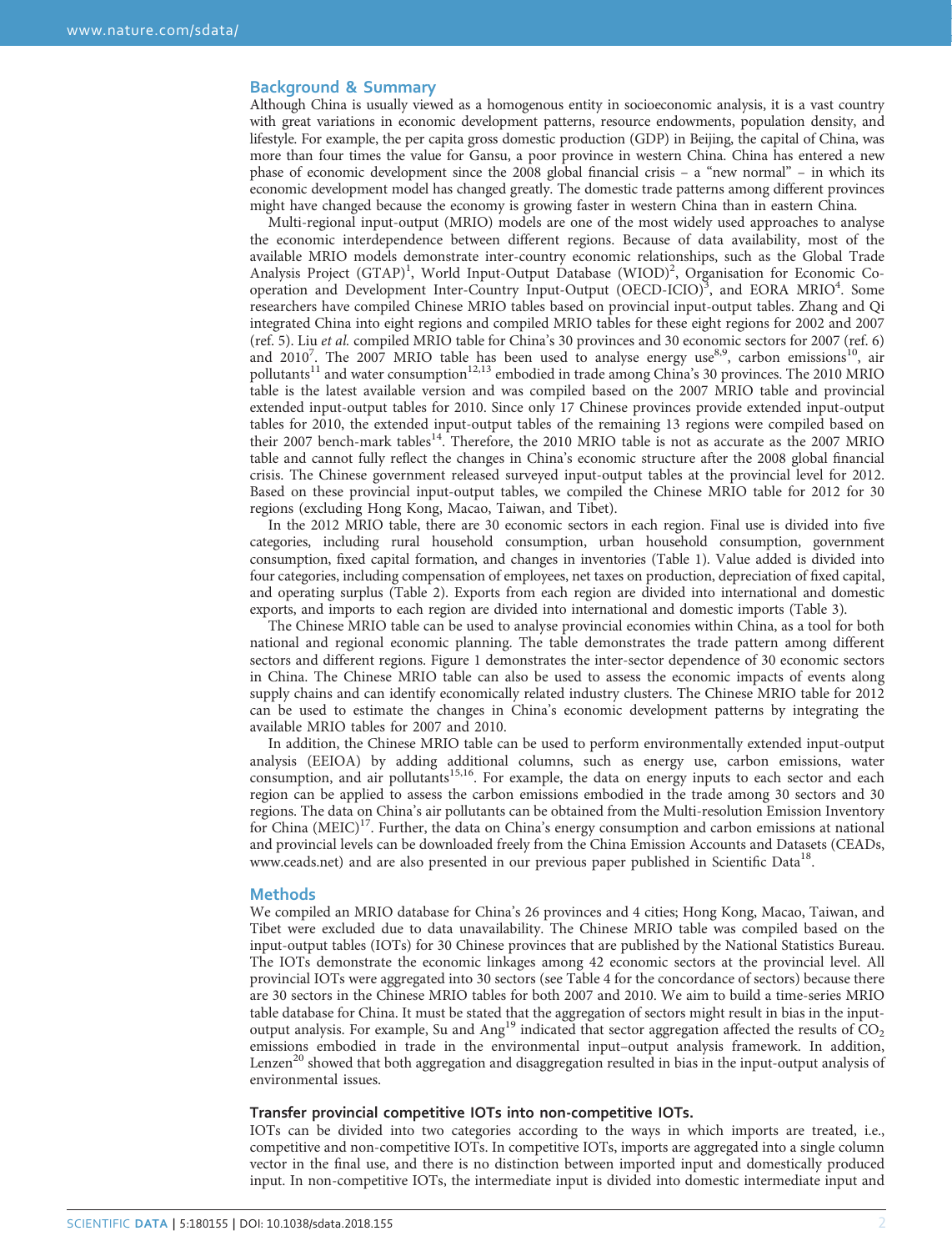<span id="page-2-0"></span>

| No.            | <b>Region</b>  | <b>Rural household</b><br>consumption | Urban household<br>consumption | Government<br>consumption | <b>Fixed capital</b><br>formation | Inventory<br>increase | <b>Total final use</b> |
|----------------|----------------|---------------------------------------|--------------------------------|---------------------------|-----------------------------------|-----------------------|------------------------|
| 1              | Beijing        | 37                                    | 512                            | 394                       | 622                               | 33                    | 1,598                  |
| $\overline{c}$ | Tianjin        | 28                                    | 254                            | 150                       | 824                               | 47                    | 1,303                  |
| 3              | Hebei          | 199                                   | 491                            | 290                       | 1,335                             | 14                    | 2,329                  |
| $\overline{4}$ | Shanxi         | 102                                   | 243                            | 142                       | 678                               | 50                    | 1,215                  |
| 5              | Inner Mongolia | 70                                    | 226                            | 162                       | 1,087                             | 40                    | 1,585                  |
| 6              | Liaoning       | 118                                   | 580                            | 193                       | 1,329                             | 36                    | 2,256                  |
| $\overline{7}$ | Jilin          | 78                                    | 221                            | 139                       | 808                               | 11                    | 1,257                  |
| 8              | Heilongjiang   | 95                                    | 299                            | 249                       | 692                               | 28                    | 1,363                  |
| 9              | Shanghai       | 41                                    | 730                            | 248                       | 620                               | 59                    | 1,699                  |
| 10             | Jiangsu        | 395                                   | 1,050                          | 648                       | 1,811                             | 83                    | 3,988                  |
| 11             | Zhejiang       | 225                                   | 844                            | 330                       | 1,235                             | 65                    | 2,699                  |
| 12             | Anhui          | 161                                   | 393                            | 188                       | 748                               | 57                    | 1,547                  |
| 13             | Fujian         | 130                                   | 403                            | 164                       | 909                               | 92                    | 1,698                  |
| 14             | Jiangxi        | 136                                   | 284                            | 138                       | 558                               | 19                    | 1,135                  |
| 15             | Shandong       | 339                                   | 951                            | 553                       | 2,256                             | 135                   | 4,234                  |
| 16             | Henan          | 273                                   | 590                            | 317                       | 1,917                             | 35                    | 3,132                  |
| 17             | Hubei          | 162                                   | 465                            | 256                       | 1,063                             | 49                    | 1,996                  |
| 18             | Hunan          | 202                                   | 485                            | 212                       | 1,061                             | 44                    | 2,005                  |
| 19             | Guangdong      | 276                                   | 1,761                          | 552                       | 1,950                             | 74                    | 4,613                  |
| 20             | Guangxi        | 128                                   | 308                            | 143                       | 788                               | 46                    | 1,412                  |
| 21             | Hainan         | 23                                    | 60                             | 40                        | 172                               | 5                     | 300                    |
| 22             | Chongqing      | 66                                    | 289                            | 123                       | 535                               | 27                    | 1,038                  |
| 23             | Sichuan        | 288                                   | 517                            | 251                       | 1,070                             | 35                    | 2,161                  |
| 24             | Guizhou        | 88                                    | 170                            | 92                        | 360                               | 9                     | 718                    |
| 25             | Yunnan         | 144                                   | 258                            | 156                       | 703                               | 55                    | 1,317                  |
| 26             | Shaanxi        | 99                                    | 297                            | 174                       | 858                               | 17                    | 1,445                  |
| 27             | Gansu          | 72                                    | 132                            | 95                        | 282                               | 26                    | 606                    |
| 28             | Qinghai        | 16                                    | 36                             | 36                        | 168                               | $-16$                 | 240                    |
| 29             | Ningxia        | 19                                    | 55                             | 33                        | 115                               | 10                    | 232                    |
| 30             | Xinjiang       | 60                                    | 150                            | 167                       | 485                               | 28                    | 889                    |

Table 1. Final use for 30 Chinese regions in 2012 (in billion Chinese Yuan).

imported intermediate input, and the final use is divided into domestic final use and imported final use. The non-competitive IOTs are needed to compile the Chinese MRIO table. However, the original provincial IOTs are competitive IOTs.

As imports of commodities are treated as competitive imports in original provincial IOTs, the imports are also accounted for in the intermediate transactions and final demand transaction $21$ . The impact of the domestic economy of an exogenous demand cannot be distinguished. It is necessary to transfer competitive imports into non-competitive imports in the compilation process. There are normally two approximation procedures to estimate the matrix of domestic transactions and interindustry imports. Method one is to assume that the layout of the matrix of competitive imports is the same as the domestic intermediate matrix, which implies that no imports are consumed directly in the final demand. Method two considers the final demand and assumes that the proportion of imports in intermediate commodities is the same as that in the final demand. In this study, we adopt the latter method by assuming that every economic sector and final use category uses imports in the same proportions $16,22$  $16,22$ . Therefore, the matrix of competitive imports can be derived from the vector of competitive imports through multiplication by the proportion mentioned above. In the provincial competitive IOTs, the total output of a province can be expressed as

$$
O = AO + F - M \tag{1}
$$

where O is the total output, A is the direct requirements matrix,  $F$  is the final use, and  $M$  is the imports. The share of import in the supply of goods to each sector is

$$
s_i = \frac{m_i}{o_i + m_i}, \text{for all } i \tag{2}
$$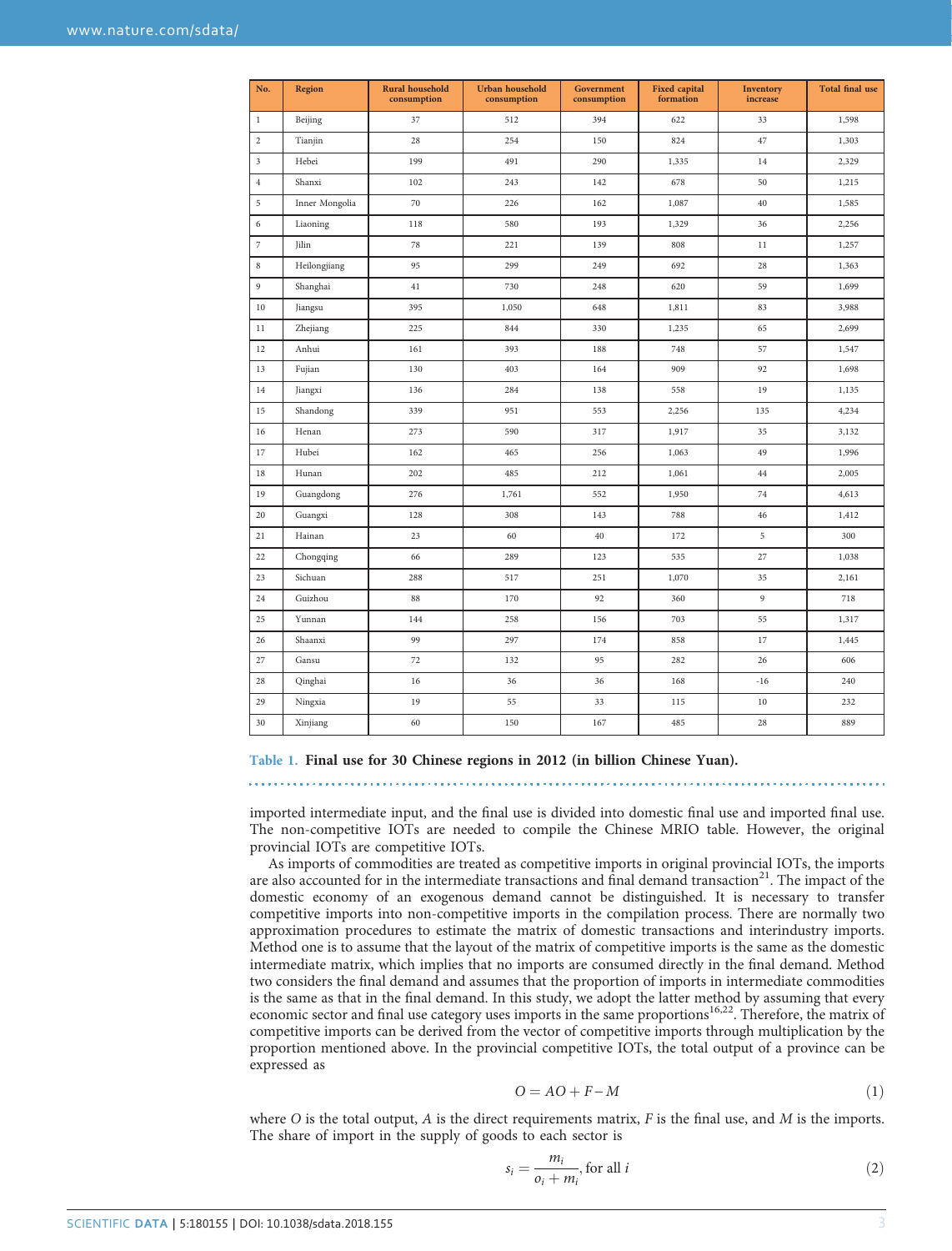<span id="page-3-0"></span>

| No.            | Region         | <b>Compensation of employees</b> | Net taxes on production | Depreciation of fixed capital | <b>Operating surplus</b> | Total value added |
|----------------|----------------|----------------------------------|-------------------------|-------------------------------|--------------------------|-------------------|
| $\,1$          | Beijing        | 832                              | 270                     | 211                           | 335                      | 1,648             |
| $\,2$          | Tianjin        | 465                              | 197                     | 139                           | 388                      | 1,189             |
| $\mathfrak z$  | Hebei          | 1,259                            | 314                     | 309                           | 568                      | 2,450             |
| $\overline{4}$ | Shanxi         | 490                              | 183                     | 172                           | 271                      | 1,117             |
| 5              | Inner Mongolia | 665                              | 141                     | 157                           | 547                      | 1,509             |
| 6              | Liaoning       | 1,092                            | 423                     | 353                           | 428                      | 2,295             |
| 7              | Jilin          | 423                              | 171                     | 184                           | 323                      | 1,101             |
| $\,$ 8 $\,$    | Heilongjiang   | 499                              | 194                     | 143                           | 430                      | 1,266             |
| 9              | Shanghai       | 773                              | 371                     | 227                           | 490                      | 1,861             |
| 10             | Jiangsu        | 2,343                            | 581                     | 836                           | 1,770                    | 5,529             |
| 11             | Zhejiang       | 1,362                            | 494                     | 353                           | 1,102                    | 3,311             |
| 12             | Anhui          | 717                              | 301                     | 175                           | 394                      | 1,587             |
| 13             | Fujian         | 920                              | 259                     | 195                           | 442                      | 1,816             |
| 14             | Jiangxi        | 404                              | 210                     | 102                           | 478                      | 1,194             |
| 15             | Shandong       | 1,605                            | 729                     | 531                           | 1,748                    | 4,612             |
| 16             | Henan          | 1,337                            | 346                     | 316                           | 730                      | 2,729             |
| 17             | Hubei          | 1,042                            | 230                     | 269                           | 526                      | 2,067             |
| 18             | Hunan          | 1,012                            | 304                     | 220                           | 507                      | 2,042             |
| 19             | Guangdong      | 2,511                            | 681                     | 695                           | 1,227                    | 5,113             |
| 20             | Guangxi        | 662                              | 168                     | 126                           | 245                      | 1,202             |
| 21             | Hainan         | 134                              | 50                      | 39                            | 40                       | 263               |
| 22             | Chongqing      | 470                              | 161                     | 115                           | 307                      | 1,052             |
| 23             | Sichuan        | 1,081                            | 221                     | 305                           | 594                      | 2,201             |
| 24             | Guizhou        | 346                              | 71                      | 88                            | 127                      | 632               |
| 25             | Yunnan         | 483                              | 203                     | 107                           | 163                      | 956               |
| 26             | Shaanxi        | 574                              | 251                     | 133                           | 375                      | 1,333             |
| 27             | Gansu          | 277                              | 81                      | $72\,$                        | 92                       | 522               |
| 28             | Qinghai        | 76                               | 26                      | 31                            | 42                       | 175               |
| 29             | Ningxia        | 105                              | 40                      | 35                            | 37                       | 216               |
| 30             | Xinjiang       | 421                              | 76                      | 96                            | 99                       | 692               |

Table 2. Value added for 30 Chinese regions in 2012 (in billion Chinese Yuan). 

where  $s_i$  is the share of import in the supply of goods to sector i,  $o_i$  is the total output of sector i, and  $m_i$  is the import of sector *i*. The new requirements matrix  $(A_d)$  and final use  $(F_d)$  in which only domestic goods are included are derived by

$$
A_d = diag(L-S)A
$$
\n(3)

$$
F_d = diag(L-S)F
$$
\n(4)

where L is a vector with all elements equal to 1, and  $diag()$  indicates that the vector is diagonalised. In this way, the import is removed from the intermediate use and final use and becomes a new column vector (including the import for intermediate use and final use) in the IOTs. In the new non-competitive IOTs, the total output of a province is expressed as

$$
O = A_d O + Y_d \tag{5}
$$

#### Modified gravity model to compile the MRIO

We use the gravity model and modify it with interactions among different regions for the same sector<sup>23,24</sup>. There are two main reasons to adopt the gravity model for estimating interregional trade flows. First, the gravity model is the most appropriate approach on the basis of available Chinese data. The approaches to construct MRIO tables can be identified as survey and non-survey approaches. The survey-based approach identifies interregional trade flows from a collection of primary data by surveys of industries and final consumers, while non-survey techniques estimate interregional trade flows from single-regional input-output tables by various modification techniques<sup>[25](#page-11-0)</sup>. The gravity model has become the mainstream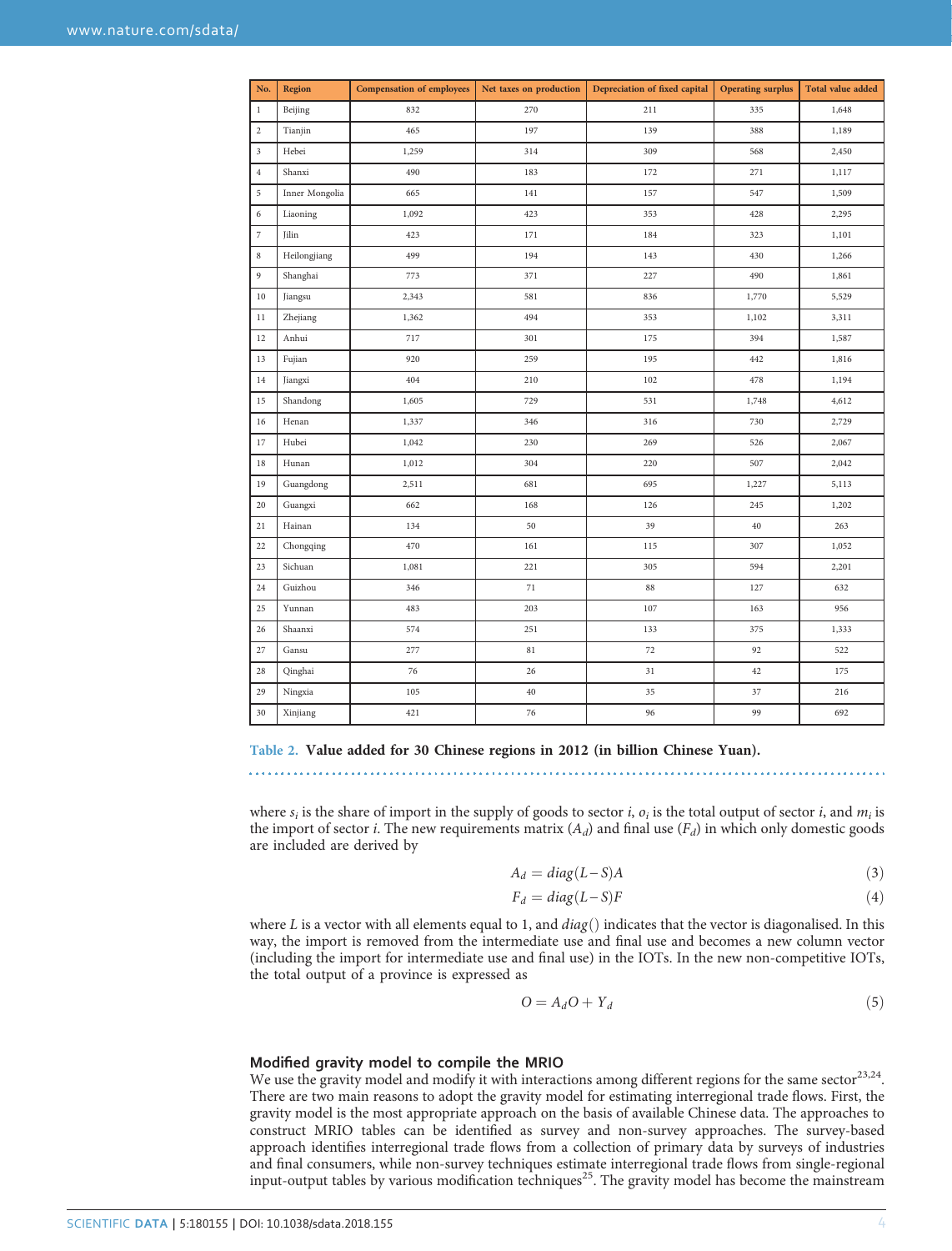<span id="page-4-0"></span>

| No.              | Region         | <b>Exports to other provinces</b> | <b>Exports to other countries</b> | Imports from other provinces | Imports from other countries |  |
|------------------|----------------|-----------------------------------|-----------------------------------|------------------------------|------------------------------|--|
| $\,1$            | Beijing        | 1,723                             | 401                               | 1,513                        | 659                          |  |
| $\mathbf{2}$     | Tianjin        | 774                               | 273                               | 828                          | 364                          |  |
| 3                | Hebei          | 1,372                             | 184                               | 1,237                        | 154                          |  |
| $\overline{4}$   | Shanxi         | 587                               | 36                                | 651                          | 67                           |  |
| 5                | Inner Mongolia | 993                               | 261                               | 1,039                        | 302                          |  |
| 6                | Liaoning       | 1,320                             | 300                               | 1,262                        | 325                          |  |
| $\boldsymbol{7}$ | Jilin          | 506                               | 32                                | 602                          | 103                          |  |
| $\,$ 8 $\,$      | Heilongjiang   | 727                               | 50                                | 792                          | 90                           |  |
| 9                | Shanghai       | 1,805                             | 969                               | 1,515                        | 1,224                        |  |
| 10               | Jiangsu        | 3,143                             | 1,844                             | 2,336                        | 1,043                        |  |
| 11               | Zhejiang       | 1,357                             | 1,333                             | 1,433                        | 542                          |  |
| 12               | Anhui          | 1,515                             | 132                               | 1,527                        | 60                           |  |
| 13               | Fujian         | 507                               | 516                               | 194                          | 783                          |  |
| 14               | Jiangxi        | 556                               | $101\,$                           | 520                          | 54                           |  |
| 15               | Shandong       | 894                               | 1,165                             | 709                          | 914                          |  |
| 16               | Henan          | 1,803                             | 130                               | 2,162                        | 146                          |  |
| 17               | Hubei          | 251                               | 209                               | 184                          | 222                          |  |
| 18               | Hunan          | 832                               | 47                                | 785                          | 48                           |  |
| 19               | Guangdong      | 1,445                             | 3,186                             | 1,729                        | 2,539                        |  |
| 20               | Guangxi        | 408                               | 79                                | 590                          | 123                          |  |
| 21               | Hainan         | 272                               | $14\,$                            | 265                          | $74\,$                       |  |
| 22               | Chongqing      | 811                               | $\overline{9}$                    | 804                          | $\,$ 8 $\,$                  |  |
| 23               | Sichuan        | 369                               | 195                               | 383                          | 124                          |  |
| 24               | Guizhou        | 313                               | 21                                | 405                          | 12                           |  |
| 25               | Yunnan         | 403                               | 16                                | 744                          | 48                           |  |
| 26               | Shaanxi        | 959                               | 174                               | 1,097                        | 153                          |  |
| 27               | Gansu          | 325                               | $13\,$                            | 380                          | 49                           |  |
| 28               | Qinghai        | 40                                | $\,$ 6 $\,$                       | 98                           | 17                           |  |
| 29               | Ningxia        | 126                               | $\,8\,$                           | 143                          | 5                            |  |
| 30               | Xinjiang       | 367                               | 41                                | 575                          | 27                           |  |

Table 3. Exports and imports for 30 Chinese regions in 2012 (in billion Chinese Yuan).

non-survey tool to estimate the interregional trade flows, not only for its simplicity, but also because of the fewer data requirements. The feasibility and reliability of this approach have been proven in many studies<sup>[26](#page-11-0)</sup>. Other approaches are based mainly on location quotients, i.e., a type of estimation that involves

scaling down. Location quotients are frequently used to estimate the interregional trade coefficients. The method is often criticised for its reliability<sup>25</sup>. Moreover, there are usually more data requirements for other non-survey approaches, such as the mathematical programming model developed by Canning and Wang<sup>[27](#page-11-0)</sup> and the computable general equilibrium (CGE) model<sup>[28](#page-11-0)</sup>. Second, the MRIO table is also used to build a time-series MRIO table database for China. The MRIO tables for 2007 and 2010 were both constructed using the gravity model<sup>[6](#page-10-0),7</sup>. To maintain methodological consistency, we chose the gravity model to compile the 2012 MRIO table.

In the standard gravity model, the interregional trade flows are specified as a function of the total regional outflows, total regional inflows, and transfer cost, which is usually proxied by a distance function. The gravity model is

$$
y_i^{rs} = e^{\beta_0} \frac{(x_i^{rO})^{\beta_1} (x_i^{Os})^{\beta_2}}{(d^{rs})^{\beta_3}}
$$
(6)

where  $y_i^{rs}$  is the trade flows of sector *i* from region *r* to region *s*,  $e^{j\theta}$  is the constant of proportionality,  $x_i^{r\theta}$ is the total outflows of sector *i* from region r,  $x_i^{Os}$  is the total inflows of sector *i* to region *s*,  $d^{rs}$  is the distance between region  $r$  and region  $s$  (we use the distance between the capital cities of the two provinces in the study),  $\beta_1$  and  $\beta_2$  are weights assigned to the masses of origin and destination, respectively, and  $\beta_3$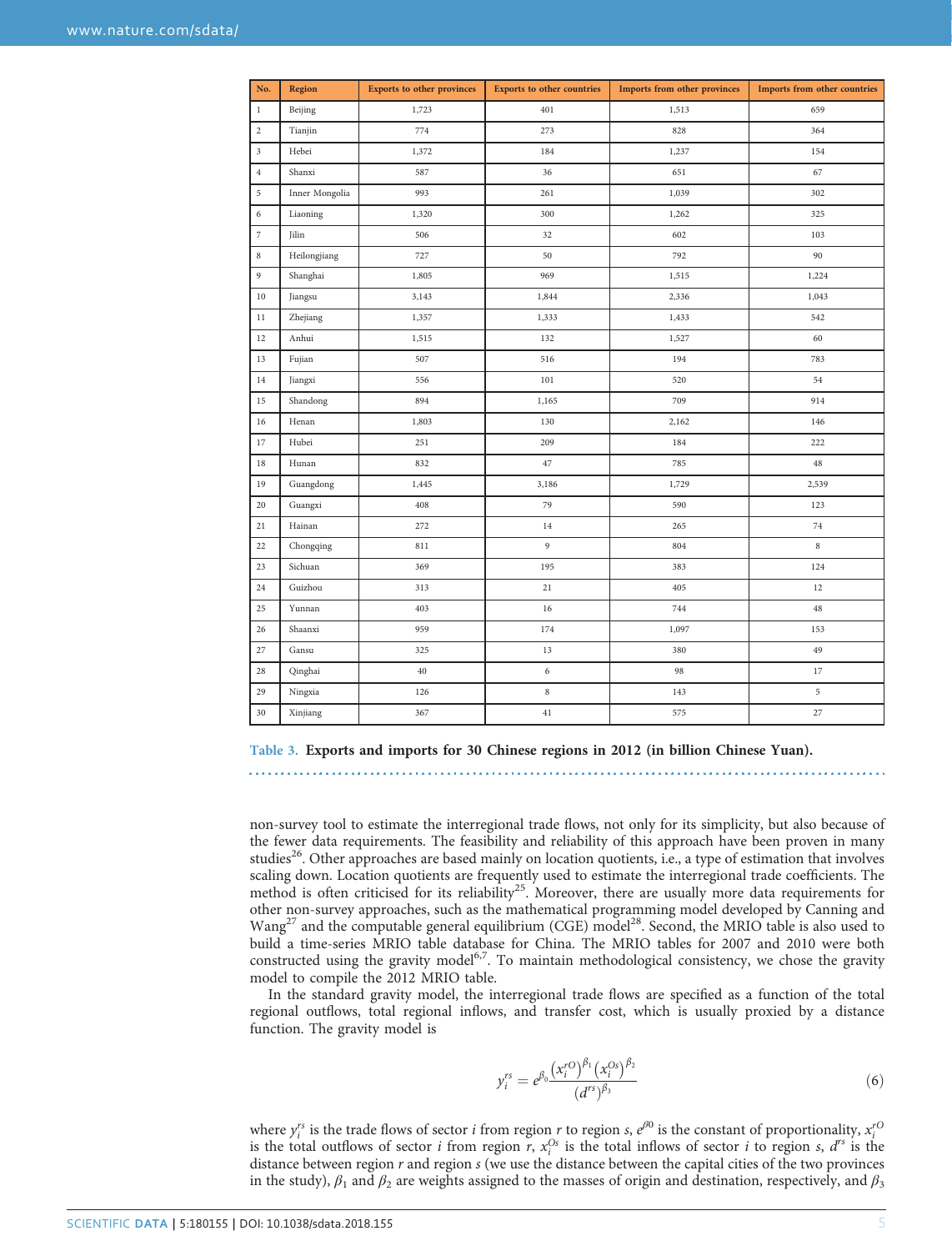<span id="page-5-0"></span>



is the distance decay parameter. The above equation can be transformed into

$$
\ln(y_i^{rs}) = \beta_0 + \beta_1 \ln(x_i^{rO}) + \beta_2 \ln(x_i^{Os}) - \beta_3 \ln(d^{rs}) + \varepsilon \tag{7}
$$

and further into

$$
Y = \beta_0 L_n + \beta_1 X_1 + \beta_2 X_2 - \beta_3 X_3 + \varepsilon
$$
\n(8)

where Y is the logarithm of the trade flows of product i between regions,  $L_n$  is a vector with all elements equal to 1,  $X_1$  and  $X_2$  are the logarithm of the total outflows from origin regions and total inflows to destination regions, respectively, and  $X_3$  is the logarithm of the distance between two regions. The equation can be solved using multiple regression.

There are different interregional competition and cooperation relationships for different sectors. The industrial supply chains in some sectors are shorter, and there may be competitive relationships among different regions for these sectors, such as agriculture, food processing and textiles. In comparison, the industrial supply chains in other sectors are longer, and there may be more cooperative relationships among different regions for these sectors, such as machinery and chemicals. To reflect interregional competition and cooperation in our analysis, we introduce the concept of impact coefficients among different regions for the same sector. The impact coefficient for one sector is obtained by

$$
\begin{cases} c_i^{gh} = \frac{\mu_i^g + \mu_i^h}{|\mu_i^g - \mu_i^h| + \min_{r=1,2,\dots,n} \mu_i^r} & g \neq h \\ c_i^{gh} = 1 & g = h \end{cases}
$$
 (9)

where  $c_i^{gh}$  is the impact coefficient between regions g and h for sector i,  $\mu_i^g$  and  $\mu_i^h$  are the location entropy of sector  $i$  in regions  $g$  and  $h$ , respectively, and  $n$  is the number of regions. The impact coefficients indicate that stronger interactions for sector  $i$  occur between regions  $g$  and  $h$  if the location entropy of the sector in both regions is higher. The impact coefficient equation indicates that  $c_i^{gh} > 1$  when  $g \neq h$ , and a higher value indicates stronger interactions. In addition,  $c_i^{gh} = 1$  when  $g = h$ .

We also introduce the concept of impact exponents among different regions for the same sector. It is assumed that if a larger proportion of one sector's output is used for its own intermediate inputs, then interregional cooperation exists for the sector. The impact exponent for one sector is obtained by

$$
\theta_i = \delta - \delta_i \tag{10}
$$

where  $\theta_i$  is the impact exponent for sector i,  $\delta_i$  is the proportion of the total output of sector i that it uses as its own intermediate inputs, and  $\delta$  is the average value of  $\delta_i$ . If  $\theta_i > 0$ , there are competitive relationships for sector i; otherwise, there are cooperative relationships for sector i.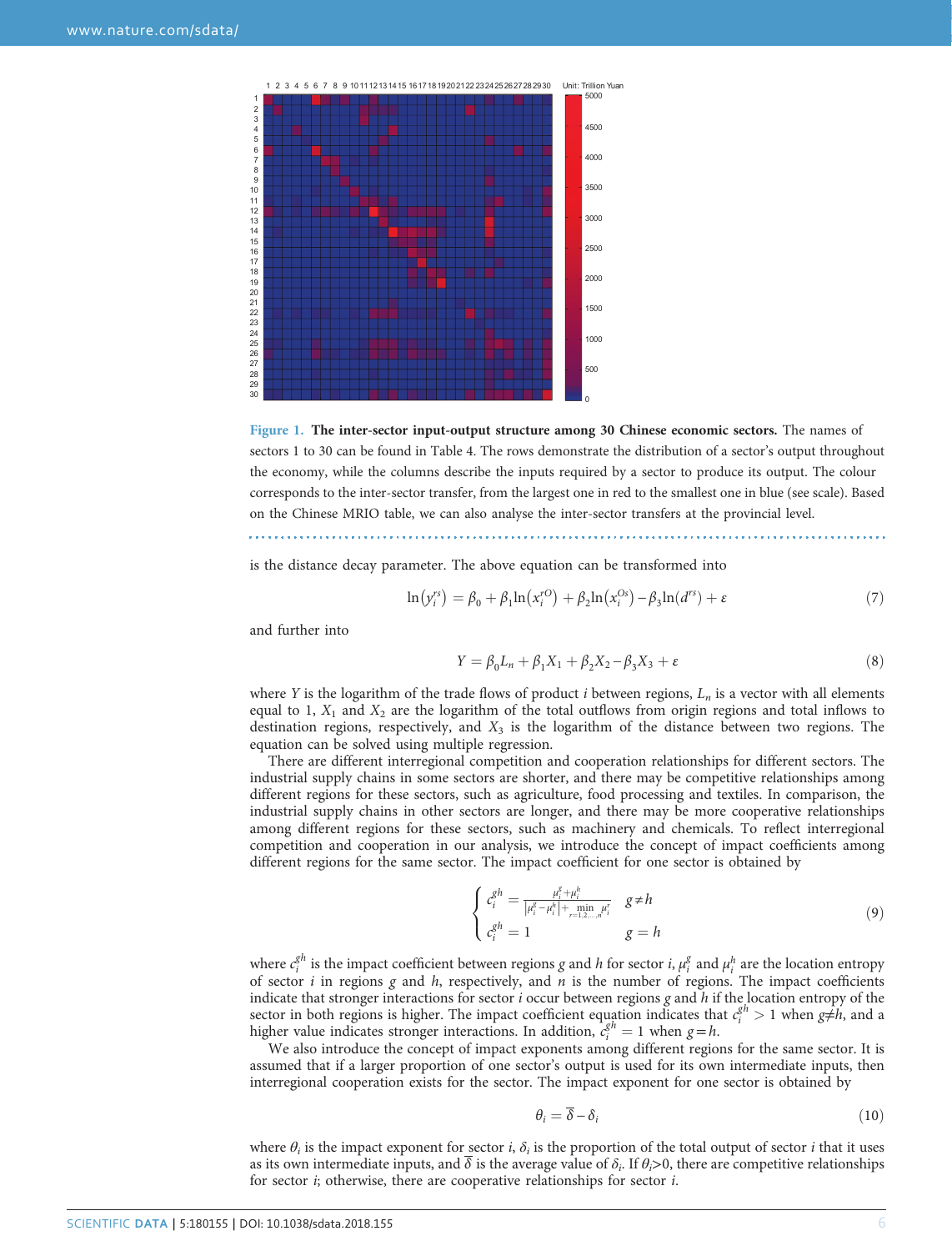<span id="page-6-0"></span>

| No.            | Sectors for the Chinese MRIO table              | <b>Sectors for provincial IOTs</b>                                     |
|----------------|-------------------------------------------------|------------------------------------------------------------------------|
| $\bf{l}$       | Agriculture                                     | Agriculture                                                            |
| $\overline{c}$ | Coal mining                                     | Coal mining                                                            |
| 3              | Petroleum and gas                               | Petroleum and gas                                                      |
| $\overline{4}$ | Metal mining                                    | Metal mining                                                           |
| 5              | Nonmetal mining                                 | Nonmetal mining                                                        |
| 6              | Food processing and tobacco                     | Food processing and tobacco                                            |
| 7              | Textiles                                        | Textiles                                                               |
| 8              | Clothing, leather, fur, etc.                    | Clothing, leather, fur, etc.                                           |
| 9              | Wood processing and furnishing                  | Wood processing and furnishing                                         |
| 10             | Paper making, printing, stationery, etc.        | Paper making, printing, stationery, etc.                               |
| 11             | Petroleum refining, coking, etc.                | Petroleum refining, coking, etc.                                       |
| 12             | Chemical industry                               | Chemical industry                                                      |
| 13             | Nonmetal products                               | Nonmetal products                                                      |
| 14             | Metallurgy                                      | Metallurgy                                                             |
| 15             | Metal products                                  | Metal products                                                         |
| 16             | General and specialist machinery                | General machinery                                                      |
|                |                                                 | Specialist machinery                                                   |
| 17             | Transport equipment                             | Transport equipment                                                    |
| 18             | Electrical equipment                            | Electrical equipment                                                   |
| 19             | Electronic equipment                            | Electronic equipment                                                   |
| 20             | Instrument and meter                            | Instrument and meter                                                   |
| 21             | Other manufacturing                             | Other manufacturing                                                    |
|                |                                                 | Waster and flotsam                                                     |
|                |                                                 | Repair service for metal products, machinery and equipment             |
| 22             | Electricity and hot water production and supply | Electricity and hot water production and supply                        |
| 23             | Gas and water production and supply             | Gas production and supply                                              |
|                |                                                 | Water production and supply                                            |
| 24             | Construction                                    | Construction                                                           |
| 25             | Transport and storage                           | Transport and storage                                                  |
| 26             | Wholesale and retail                            | Wholesale and retail                                                   |
| 27             | Hotel and restaurant                            | Hotel and restaurant                                                   |
| 28             | Leasing and commercial services                 | Leasing and commercial services                                        |
| 29             | Scientific research                             | Scientific research                                                    |
| 30             | Other services                                  | Information transfer and software                                      |
|                |                                                 | Banking                                                                |
|                |                                                 | Real estate trade                                                      |
|                |                                                 | Management of water conservancy, environment and public establishments |
|                |                                                 | Residential services and other services                                |
|                |                                                 | Education                                                              |
|                |                                                 | Sanitation and social welfare                                          |
|                |                                                 | Culture, sports and entertainment                                      |
|                |                                                 | Public management and social organisations                             |

Table 4. Concordance of sectors for provincial IOTs and the Chinese MRIO table.

. . . . . . . . . . . .

We use the impact coefficients and impact exponents to modify the interregional trade flows that are obtained by the standard gravity model. The formula is

$$
Y' = \overline{Y} / \left( c_i^{gh} \right)^{\theta_i} \tag{11}
$$

where Y' represents the modified trade flows of sector i and  $\overline{Y}$  represents the trade flows, which are obtained by the standard gravity model.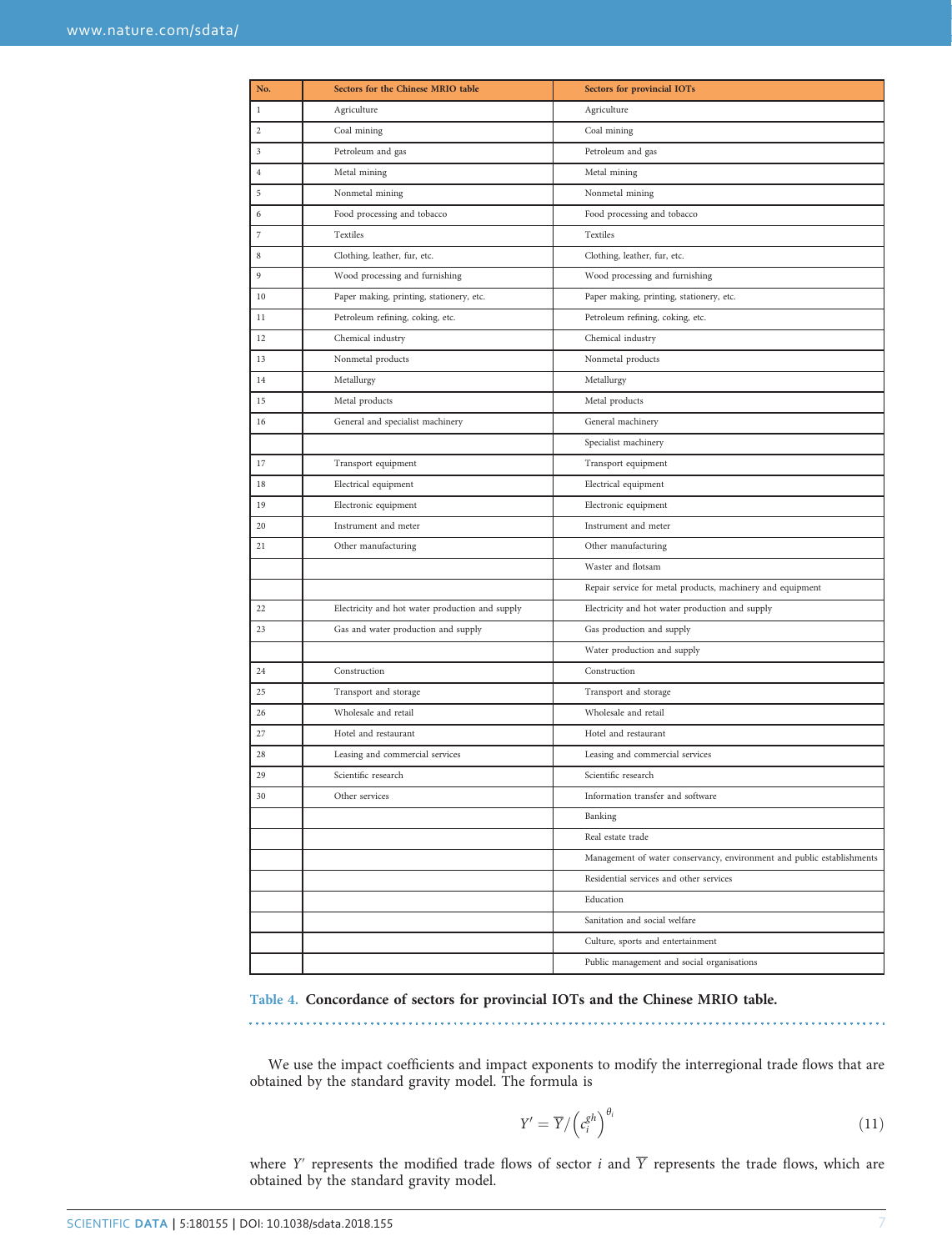<span id="page-7-0"></span>

| Output (right)/Input (down) |                              |                 |                        |                           |              | Intermediate use                                  |                                            |                                  |          | <b>Final</b> use |                      |                       |  |                |                           |                       |                        |             |              |                  |                |
|-----------------------------|------------------------------|-----------------|------------------------|---------------------------|--------------|---------------------------------------------------|--------------------------------------------|----------------------------------|----------|------------------|----------------------|-----------------------|--|----------------|---------------------------|-----------------------|------------------------|-------------|--------------|------------------|----------------|
|                             |                              |                 | Region 1               |                           |              | Region 30                                         |                                            | <b>Total</b><br>intermediate     | Region 1 |                  | Region 30<br>        |                       |  | <b>Exports</b> | <b>Total final</b><br>use | Others                | <b>Total</b><br>output |             |              |                  |                |
|                             |                              |                 | Sector<br>$\mathbf{1}$ |                           | Sector<br>30 |                                                   | Sector<br>Sector<br><br>30<br>$\mathbf{1}$ |                                  | use      | Consumption      | Capital<br>formation | Inventory<br>increase |  | Consumption    | Capital<br>formation      | Inventory<br>increase |                        |             |              |                  |                |
|                             | Region 1                     | Sector 1        |                        |                           |              | $\cdots$                                          |                                            |                                  |          |                  |                      |                       |  |                |                           |                       |                        |             |              |                  |                |
|                             |                              | $\ldots$        |                        | $Z_{1,1}$                 |              |                                                   |                                            | $Z_{1,30}$                       |          |                  |                      | $Y_{1,1}$             |  | $\cdots$       |                           | $Y_{1,30}$            |                        | $\rm E_{1}$ |              | O <sub>1</sub>   | $\mathbf{X}_1$ |
|                             |                              | Sector<br>30    |                        |                           |              |                                                   |                                            |                                  |          |                  |                      |                       |  |                |                           |                       |                        |             |              |                  |                |
|                             | $\ldots$                     | $\cdots$        |                        | $\ldots$                  |              | $\cdots$                                          |                                            | $\ldots$                         |          | TIU              |                      | $\ldots$              |  | $\cdots$       |                           | $\ldots$              |                        | $\ldots$    | TFU          | $\cdots$         | $\cdots$       |
| Intermediate<br>input       | Region<br>$\overline{3}0$    | Sector 1        |                        |                           |              | $\cdots$                                          |                                            |                                  |          |                  |                      |                       |  |                |                           |                       |                        |             |              |                  |                |
|                             |                              | $\cdots$        | $Z_{30,1}$             |                           |              | $Z_{30,30}$                                       |                                            |                                  |          | $Y_{30,1}$       |                      | $\cdots$              |  | $Y_{30,30}$    |                           | $E_{30}$              |                        | $O_{30}$    | $X_{30}$     |                  |                |
|                             |                              | Sector<br>30    |                        |                           |              |                                                   |                                            |                                  |          |                  |                      |                       |  |                |                           |                       |                        |             |              |                  |                |
|                             | Imports                      |                 |                        | $I_{inter,1}$             |              | $\ldots$                                          |                                            | $\mathrm{I}_{\mathrm{inter,30}}$ |          |                  |                      | $I_{final,1}$         |  | $\cdots$       |                           | $I_{final,30}$        |                        | $\,0\,$     | $\mathbf{0}$ | $\boldsymbol{0}$ | $\,0\,$        |
|                             | Total intermediate<br>inputs |                 |                        |                           |              | $\ensuremath{\mathsf{T}}\ensuremath{\mathsf{II}}$ |                                            |                                  |          |                  |                      |                       |  |                |                           |                       |                        |             |              |                  |                |
|                             | Compensation of<br>employees |                 |                        | $V_{1,1}$                 |              | $\cdots$                                          |                                            | $V_{1,30}$                       |          |                  |                      |                       |  |                |                           |                       |                        |             |              |                  |                |
|                             | Net taxes on<br>production   |                 | $V_{2,1}$              |                           |              | $\cdots$                                          |                                            | $V_{2,30}$                       |          |                  |                      |                       |  |                |                           |                       |                        |             |              |                  |                |
| Value added                 | fixed capital                | Depreciation of |                        | $V_{3,1}$                 |              | $\cdots$                                          |                                            | $V_{3,30}$                       |          |                  |                      |                       |  |                |                           |                       |                        |             |              |                  |                |
|                             | Operating surplus            |                 |                        | $V_{4,1}$                 |              | $\cdots$                                          |                                            | $V_{4,30}$                       |          |                  |                      |                       |  |                |                           |                       |                        |             |              |                  |                |
|                             |                              |                 |                        | <b>TVA</b>                |              |                                                   |                                            |                                  |          |                  |                      |                       |  |                |                           |                       |                        |             |              |                  |                |
|                             | Total input                  |                 |                        | $\mathbf{X}_1^\mathrm{T}$ |              | $\cdots$                                          |                                            | $\mathbf{X}^{\text{T}}_{30}$     |          |                  |                      |                       |  |                |                           |                       |                        |             |              |                  |                |

Table 5. The structure of the Chinese multi-regional input-output table. The names of regions 1 to 30 and sectors 1 to 30 can be found in [Table 1](#page-2-0) and [Table 4,](#page-6-0) respectively.  $Z_{i,j}$  is the intermediate monetary flows from region i to region j.  $Y_{i,j}$  is region j's use of products produced in region i during their final use.  $V_{1,j}$ ,  $V_{2,j}$ ,  $V_{3,j}$ , and  $V_{4,j}$ are the compensation of employees, net taxes on production, depreciation of fixed capital, and operating surplus, respectively, of region j.  $E_i$  is the export of region i,  $O_i$  is the balance error of region i,  $X_i$  is the total output of region i, and  $X_i^T$  is the total input of region j. I<sub>inter, j</sub> is the import used as in intermediate use of region j, and I<sub>final, j</sub> is the import used in the final use of region j. TIU is the total intermediate use, TFU is the total final use, TII is the total intermediate input, and TVA is total value added. For all variables,  $i=1, 2, ..., 30$  and  $j=1, 2, ..., 30$ . Consumption is further divided into rural household consumption, urban household consumption and government consumption.

The initial trade flow matrix produced above does not meet the "double sum constraints", in which the row and column totals match the known values in the 2012 IOTs. The RAS approach is used to adjust the trade flow matrix to ensure agreement with the summed constraints<sup>29</sup>. The RAS approach tends to preserve the structure of the initial matrix as much as possible with a minimum number of necessary changes to restore the row and column sums to the known values<sup>26</sup>.

#### Adjustment according to the Chinese national IOT

In addition to the provincial IOTs, China also published a national IOT for 2012. There are great gaps between the national IOT and provincial IOTs. The sum of the total output of the 30 provinces in the provincial IOTs is 7% higher than the national total output in the national IOT. The total amount in the national IOT is assumed to be more accurate, while provincial IOTs more closely represent the economic structure at the provincial level. Therefore, we use the national IOT to adjust the total amount of output, value added, and international export and import in the MRIO, which is compiled based on provincial IOTs. Then, the adjusted MRIO table is balanced by the RAS approach.

$$
\overline{o_i} = \frac{o_i}{\sum_i o_i} \sum_j o_j^n \tag{12}
$$

$$
\overline{v_i} = \frac{v_i}{\sum_i v_i} \sum_j v_j^n \tag{13}
$$

$$
\overline{e_i} = \frac{e_i}{\sum_i e_i} \sum_j e_j^n \tag{14}
$$

$$
\overline{m_i} = \frac{m_i}{\sum_i m_i} \sum_j m_j^n \tag{15}
$$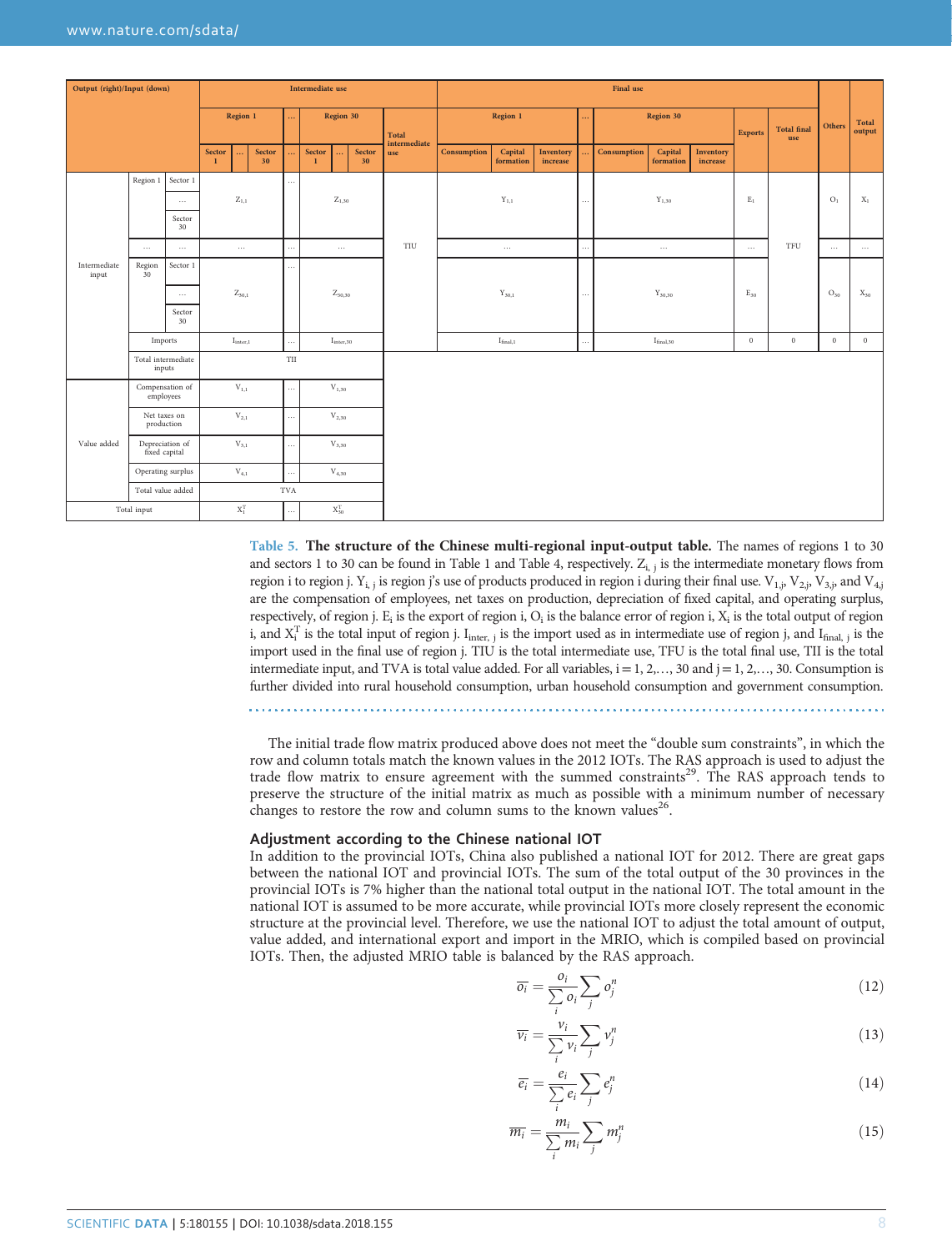<span id="page-8-0"></span>

| No.            | <b>Sectors</b>                                  | $\beta_0$ | $\beta_1$ | $\beta_2$ | $\beta_3$ | $R^2$ |
|----------------|-------------------------------------------------|-----------|-----------|-----------|-----------|-------|
| $\mathbf{1}$   | Agriculture                                     | $-7.03$   | 0.96      | 0.58      | $-1.17$   | 0.56  |
| $\sqrt{2}$     | Coal mining                                     | 2.99      | 0.31      | 0.46      | $-1.55$   | 0.42  |
| $\mathfrak{Z}$ | Petroleum and gas                               | 0.10      | 0.18      | 0.22      | $-0.67$   | 0.12  |
| $\overline{4}$ | Metal mining                                    | 1.67      | 0.39      | 0.48      | $-1.22$   | 0.43  |
| 5              | Nonmetal mining                                 | $-3.09$   | 0.38      | 0.75      | $-1.10$   | 0.49  |
| 6              | Food processing and tobacco                     | $-7.48$   | 0.94      | 0.60      | $-1.17$   | 0.48  |
| $\overline{7}$ | Textiles                                        | $-11.42$  | 0.78      | 1.10      | $-0.86$   | 0.83  |
| $\,$ 8 $\,$    | Clothing, leather, fur, etc.                    | $-7.29$   | 0.83      | 0.67      | $-1.11$   | 0.71  |
| 9              | Wood processing and furnishing                  | $-1.81$   | 0.62      | 0.55      | $-1.12$   | 0.56  |
| 10             | Paper making, printing, stationery, etc.        | $-9.70$   | 0.59      | 1.14      | $-1.13$   | 0.52  |
| 11             | Petroleum refining, coking, etc.                | $-12.13$  | 0.67      | 1.07      | $-0.94$   | 0.62  |
| 12             | Chemical industry                               | $-7.75$   | 0.94      | 0.66      | $-1.07$   | 0.73  |
| 13             | Nonmetal products                               | $-5.97$   | 0.95      | 0.60      | $-1.30$   | 0.55  |
| 14             | Metallurgy                                      | $-14.60$  | 0.71      | 1.31      | $-1.01$   | 0.76  |
| 15             | Metal products                                  | $-0.77$   | 0.61      | 0.47      | $-1.27$   | 0.67  |
| 16             | General and specialist machinery                | $-8.58$   | 0.69      | 0.90      | $-1.13$   | 0.72  |
| 17             | Transport equipment                             | $-6.01$   | 1.01      | 0.47      | $-1.28$   | 0.75  |
| 18             | Electrical equipment                            | $-10.68$  | 0.78      | 0.98      | $-1.20$   | 0.74  |
| 19             | Electronic equipment                            | $-15.41$  | 0.67      | 1.43      | $-1.20$   | 0.67  |
| 20             | Instrument and meter                            | 1.51      | 0.54      | 0.28      | $-1.16$   | 0.55  |
| 21             | Other manufacturing                             | $-12.01$  | 0.69      | 1.11      | $-0.93$   | 0.69  |
| 22             | Electricity and hot water production and supply | 10.89     | 0.20      | 0.18      | $-1.92$   | 0.40  |
| 23             | Gas and water production and supply             | 6.05      | 0.18      | 0.25      | $-1.29$   | 0.43  |
| 24             | Construction                                    | 9.55      | 0.06      | 0.05      | $-1.45$   | 0.49  |
| 25             | Transport and storage                           | $-1.29$   | 0.54      | 0.52      | $-0.95$   | 0.63  |
| 26             | Wholesale and retailing                         | 1.12      | 0.41      | 0.36      | $-1.07$   | 0.57  |
| 27             | Hotel and restaurant                            | 3.37      | 0.23      | 0.26      | $-0.99$   | 0.45  |
| 28             | Leasing and commercial services                 | 5.02      | 0.39      | 0.22      | $-1.21$   | 0.55  |
| 29             | Scientific research                             | 8.33      | 0.06      | 0.00      | $-1.25$   | 0.43  |
| 30             | Other services                                  | $-3.90$   | 0.66      | 0.59      | $-0.94$   | 0.79  |

Table 6. The regression results for the 30 economic sectors in the gravity model.  $\beta$ 0,  $\beta$ 1,  $\beta$ 2, and  $\beta$ 3 are regression coefficients.  $β1$ ,  $β2$  are weights assigned to the masses of origin and destination, respectively, and  $β_3$ is the distance decay parameter.  $R^2$  is the goodness of fit.

where  $\overline{\overline{v_i}}$ ,  $\overline{v_i}$ , and  $\overline{m_i}$  are the adjusted output, value added, and international export and import for sector *i*, respectively.  $o_i$ ,  $v_i$ ,  $e_i$ , and  $m_i$  are original output, value added, and international export and import for sector i, respectively, which are obtained from the MRIO table compiled using the modified gravity model.  $o_j^n$ ,  $v_j^n$ ,  $e_j^n$ , and  $m_j^n$  are the output, value added, and international export and import for sector i, respectively, which are obtained from China's national IOT.

#### Data Records

The Chinese MRIO table for 2012 is stored as an excel document, and the codes are stored as a word document ([Data Citation 1\)](#page-11-0). The Chinese MRIO table has three main parts [\(Table 5\)](#page-7-0). First, the top left part is a  $900 \times 900$  matrix, which is the intermediate monetary flows among 30 regions and 30 sectors. Second, the top right part is a  $900 \times 150$  matrix, which is the final use of 30 regions and 5 final use categories, including rural household consumption, urban household consumption, government consumption, fixed capital formation, and changes in inventories. The bottom left is a  $4 \times 900$  matrix, which is the value added of 30 regions and 30 sectors. The value added is divided into compensation of employees, net taxes on production, depreciation of fixed capital, and operating surplus. In addition, international export is demonstrated as a  $900 \times 1$  column vector, while international import is divided into import used as intermediate use  $(1 \times 900$  row vector) and import used as final use  $(1 \times 150$  row vector). The total output column vector is equal to the transposition of the total input row vector.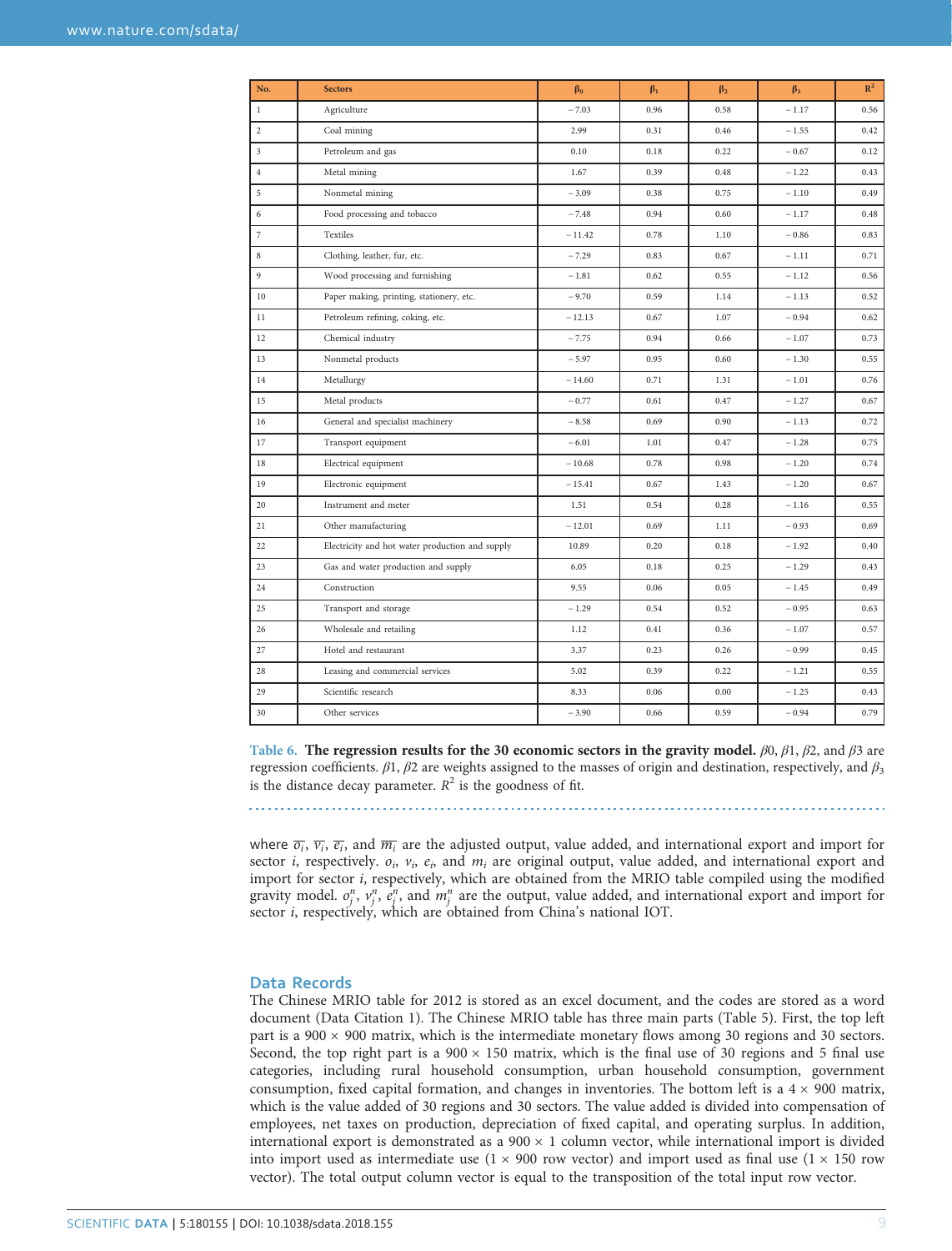| No.            | <b>Sectors</b>                                  | <b>MRIO</b> table | SRIO table | <b>Differences</b> |
|----------------|-------------------------------------------------|-------------------|------------|--------------------|
| $\,1$          | Agriculture                                     | 67%               | 67%        | 0%                 |
| $\overline{c}$ | Coal mining                                     | 64%               | 68%        | 4%                 |
| 3              | Petroleum and gas                               | 87%               | 98%        | 11%                |
| $\overline{4}$ | Metal mining                                    | 68%               | 77%        | 9%                 |
| 5              | Nonmetal mining                                 | 83%               | 98%        | 15%                |
| 6              | Food processing and tobacco                     | 60%               | 70%        | 10%                |
| $\overline{7}$ | Textiles                                        | 49%               | 49%        | 0%                 |
| 8              | Clothing, leather, fur, etc.                    | 70%               | 83%        | 13%                |
| 9              | Wood processing and furnishing                  | 60%               | 56%        | $-4%$              |
| 10             | Paper making, printing, stationery, etc.        | 62%               | 66%        | 4%                 |
| 11             | Petroleum refining, coking, etc.                | 76%               | 91%        | 15%                |
| 12             | Chemical industry                               | 41%               | 46%        | 5%                 |
| 13             | Nonmetal products                               | 69%               | 73%        | 4%                 |
| 14             | Metallurgy                                      | 55%               | 57%        | 2%                 |
| 15             | Metal products                                  | 83%               | 83%        | 0%                 |
| 16             | General and specialist machinery                | 75%               | 72%        | $-3%$              |
| 17             | Transport equipment                             | 54%               | 61%        | 7%                 |
| 18             | Electrical equipment                            | 75%               | 81%        | 6%                 |
| 19             | Electronic equipment                            | 36%               | 40%        | 4%                 |
| 20             | Instrument and meter                            | 87%               | 82%        | $-5%$              |
| 21             | Other manufacturing                             | 85%               | 93%        | 8%                 |
| 22             | Electricity and hot water production and supply | 61%               | 56%        | $-5%$              |
| 23             | Gas and water production and supply             | 66%               | 88%        | 22%                |
| 24             | Construction                                    | 98%               | 96%        | $-2%$              |
| 25             | Transport and storage                           | 70%               | 91%        | 21%                |
| 26             | Wholesale and retailing                         | 88%               | 77%        | $-11%$             |
| 27             | Hotel and restaurant                            | 99%               | 100%       | 1%                 |
| 28             | Leasing and commercial services                 | 91%               | 77%        | $-14%$             |
| 29             | Scientific research                             | 90%               | 85%        | $-5%$              |
| 30             | Other services                                  | 68%               | 82%        | 14%                |

Table 7. Proportions of other sectors' input in the total intermediate input in the Chinese MRIO and SRIO tables.

### Technical Validation

. . . . . . . . . . .

The Chinese MRIO table is compiled using the modified gravity model. The multiple regression impacts the quality of the MRIO table. The regression results for 30 economic sectors are shown in [Table 6](#page-8-0). It can be observed that the goodness of fit  $(R^2)$  for most sectors is greater than 0.4, except for metal mining and petroleum and gas. The  $R^2$  value for the textile sector exceeds 0.8.

The RAS approach is used to adjust the trade flow matrix to ensure agreement with the "double sum constraints". There is a  $900 \times 1$  column vector that reflects the balance error in the Chinese MRIO table. The balance error in the table is caused mainly by the balance error in the provincial IO tables and the gap between total inflows and outflows at the provincial level. The proportions of error in the total output for most sectors are within ±5%, which is close to the values in the Chinese MRIO tables for 2007 and 2010 (refs [6,7\)](#page-10-0).

China also published a national single-region input-output (SRIO) table for 2012 in addition to the provincial IOTs. We compared the sector dependence between the MRIO and SRIO tables (Table 7). It can be observed that the proportions of other sectors' input relative to the total intermediate input for each sector are similar in the two tables. Most of the differences are within ±15%. The largest difference is 22%, i.e., for gas and water production and supply.

The structure of intermediate use, final use, exports, imports, and output is critical for the quality of the MRIO table. We compared the structure of the Chinese MRIO table and other four widely used global MRIO tables that include China, i.e., the Global Trade Analysis Project (GTAP)<sup>[1](#page-10-0)</sup>, World Input-Output Database (WIOD)<sup>[2](#page-10-0)</sup>, Organisation for Economic Co-operation and Development Inter-Country Input-Output (OECD-ICIO)<sup>3</sup>, and EORA<sup>[4](#page-10-0)</sup>. With respect to the Chinese MRIO table, the proportions of intermediate use, final use, and export in the total output are 61, 31, and 7%, respectively. The largest proportion of intermediate use is 64% in EORA, while the smallest proportion is 58% in GTAP [\(Fig. 2a](#page-10-0)).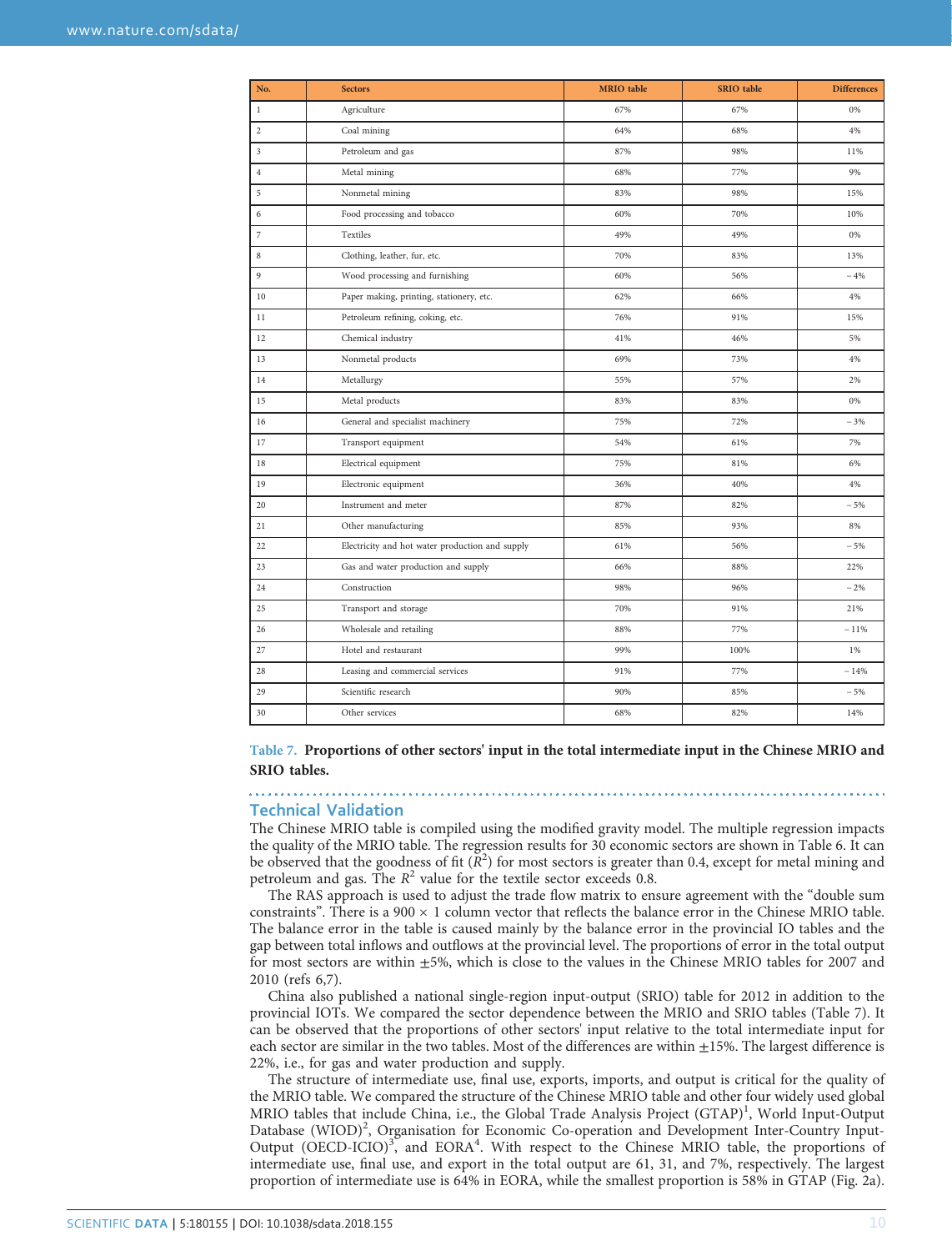<span id="page-10-0"></span>

Figure 2. Comparisons between the Chinese MRIO table and other global MRIO tables. (a) compares the structure of intermediate use, final use, and exports. (b) compares the structure of imports for intermediate and final use. The intermediate use and final use exclude imports, so the summation of intermediate use, final use, and exports is equal to the total output. Data sources: Global Trade Analysis Project (GTAP)<sup>1</sup>, World Input-Output Database (WIOD)<sup>2</sup>, Organisation for Economic Co-operation and Development Inter-Country Input-Output (OECD-ICIO)<sup>3</sup>, and EORA<sup>4</sup>.

In the Chinese MRIO table, 79.6% of China's imports are used for intermediate use, while the remaining 20.4% are used for final use. The largest proportion of imports for intermediate use is 80.2% in GTAP, while the smallest proportion is 73.9% in OECD-ICIO (Fig. 2b).

#### **References**

- 1. Aguiar, A., Narayanan, B. & McDougall, R. An overview of the GTAP 9 data base. J. Glob. Econ. Anal. 1, 181–208<http://dx.doi.org/10.21642/JGEA.010103AF> (2016).
- 2. Timmer, M. P., Dietzenbacher, E., Los, B., Stehrer, R. & Vries, G. J. An illustrated user guide to the world input–output database: the case of global automotive production. Rev. Int. Econ. 23, 575–605<http://dx.doi.org/10.1111/roie.12178> (2015).
- 3. Yamano, N. OECDinter-country input–output model and policy implications in: Uncovering Value Added in Trade: New Approaches to Analyzing Global Value Chains (ed. Xing, Y.) (World Scientific, 2016).
- 4. Lenzen, M., Kanemoto, K., Moran, D. & Geschke, A. Mapping the structure of the world economy. Environ. Sci. Technol. 46, 8374–8381<http://dx.doi.org/10.1021/es300171x> (2012).
- 5. Zhang, Y. & Qi, S. China Multi-Regional Input-Output Models: 2002 and 2007. (China Statistics Press, 2012).
- 6. Liu, W. et al. Theory and Practice of Compiling China 30-Province Inter-Regional Input-Output Table of 2007 (China Statistics Press, 2012).
- 7. Liu, W., Tang, Z., Chen, J. & Yang, B. China 30-Province Inter-Regional Input-Output Table of 2010 (China Statistics Press, 2014). 8. Zhang, B., Chen, Z. M., Xia, X. H., Xu, X. Y. & Chen, Y. B. The impact of domestic trade on China's regional energy uses: A multiregional input–output modeling. Energy Policy 63, 1169–1181<http://dx.doi.org/10.1016/j.enpol.2013.08.062> (2013).
- 9. Zhang, Y. et al. Multi-regional input–output model and ecological network analysis for regional embodied energy accounting in China. Energy Policy 86, 651–663<http://dx.doi.org/10.1016/j.enpol.2015.08.014> (2015).
- 10. Feng, K. et al. Outsourcing CO<sub>2</sub> within China. Proc. Natl. Acad. Sci. USA 110, 11654-11659 <http://dx.doi.org/10.1073/pnas.1219918110> (2013).
- 11. Li, Y. et al. Interprovincial reliance for improving air quality in China: a case study on black carbon aerosol. Environ. Sci. Technol. 50, 4118–4126<http://dx.doi.org/10.1021/acs.est.5b05989> (2016).
- 12. Zhang, C. & Anadon, L. D. A multi-regional input–output analysis of domestic virtual water trade and provincial water footprint in China. Ecol. Econ. 100, 159–172<http://dx.doi.org/10.1016/j.ecolecon.2014.02.006> (2014).
- 13. Zhang, C. & Anadon, L. D. Life cycle water use of energy production and its environmental impacts in China. Environ. Sci. Technol. 47, 14459–14467<http://dx.doi.org/10.1021/es402556x> (2013).
- 14. Sun, X., Li, J., Qiao, H. & Zhang, B. Energy implications of China's regional development: New insights from multi-regional inputoutput analysis. Appl. Energy 196, 118–131<http://dx.doi.org/10.1016/j.apenergy.2016.12.088> (2017).
- 15. Mi, Z. et al. Socioeconomic impact assessment of China's CO<sub>2</sub> emissions peak prior to 2030. J. Clean Prod. 142,
- 2227–2236<http://dx.doi.org/10.1016/j.jclepro.2016.11.055> (2017).
- 16. Mi, Z. et al. Consumption-based emission accounting for Chinese cities. Appl. Energy 184, 1073–1081 <http://dx.doi.org/10.1016/j.apenergy.2016.06.094> (2016).
- 17. MEIC. National CO<sub>2</sub> emissions. Multi-resolution Emission Inventory for China<http://www.meicmodel.org/index.html> (2018).
	- 18. Shan, Y. et al. China CO<sub>2</sub> emission accounts 1997-2015. Sci. Data 5, 170201<http://dx.doi.org/10.1038/sdata.2017.201> (2018).
- 19. Su, B. & Ang, B. W. Input-output analysis of CO<sub>2</sub> emissions embodied in trade: The effects of spatial aggregation. Ecol. Econ. 70, 10–18<http://dx.doi.org/10.1016/j.ecolecon.2010.08.016> (2010).